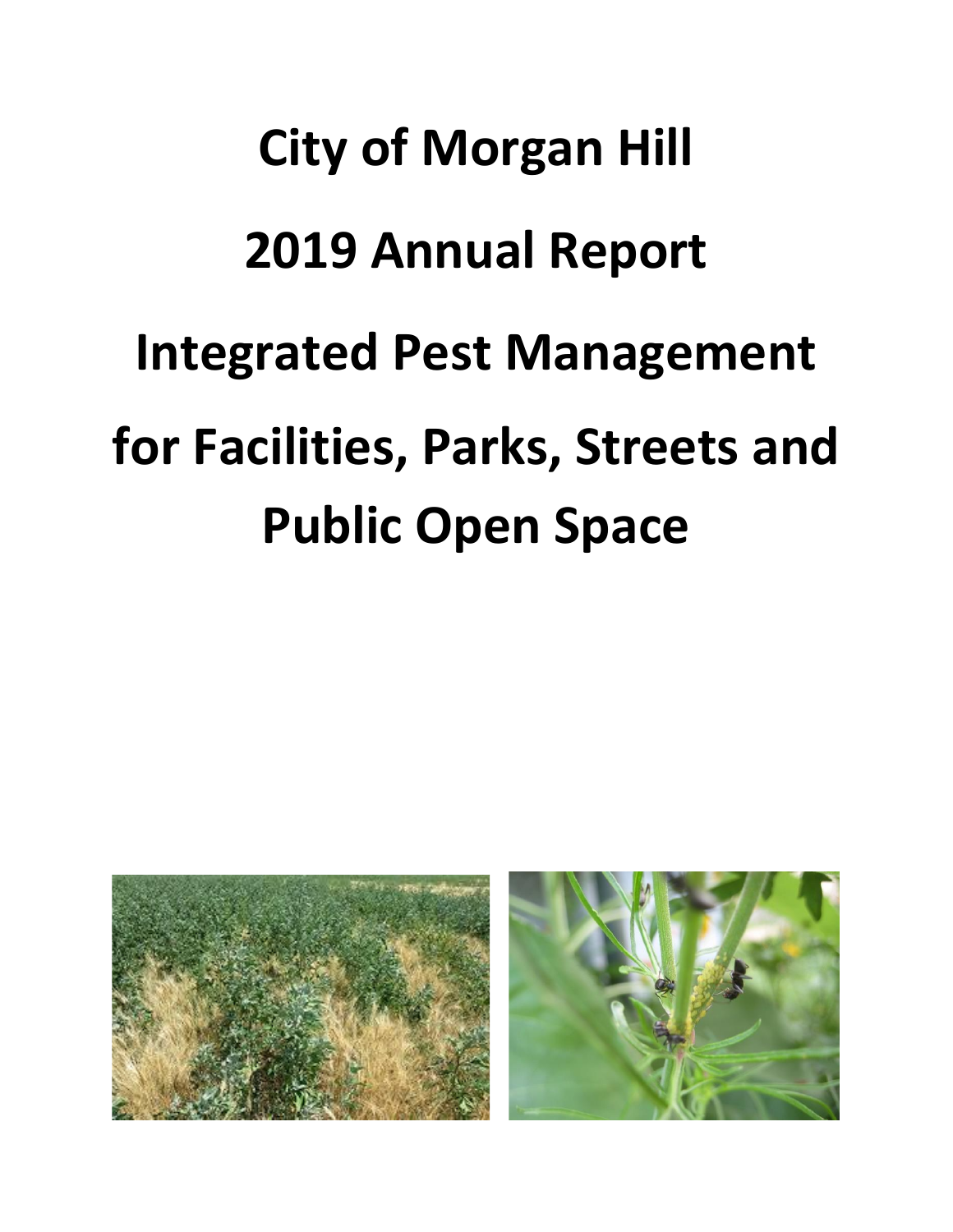## <span id="page-1-0"></span>**Table of Contents**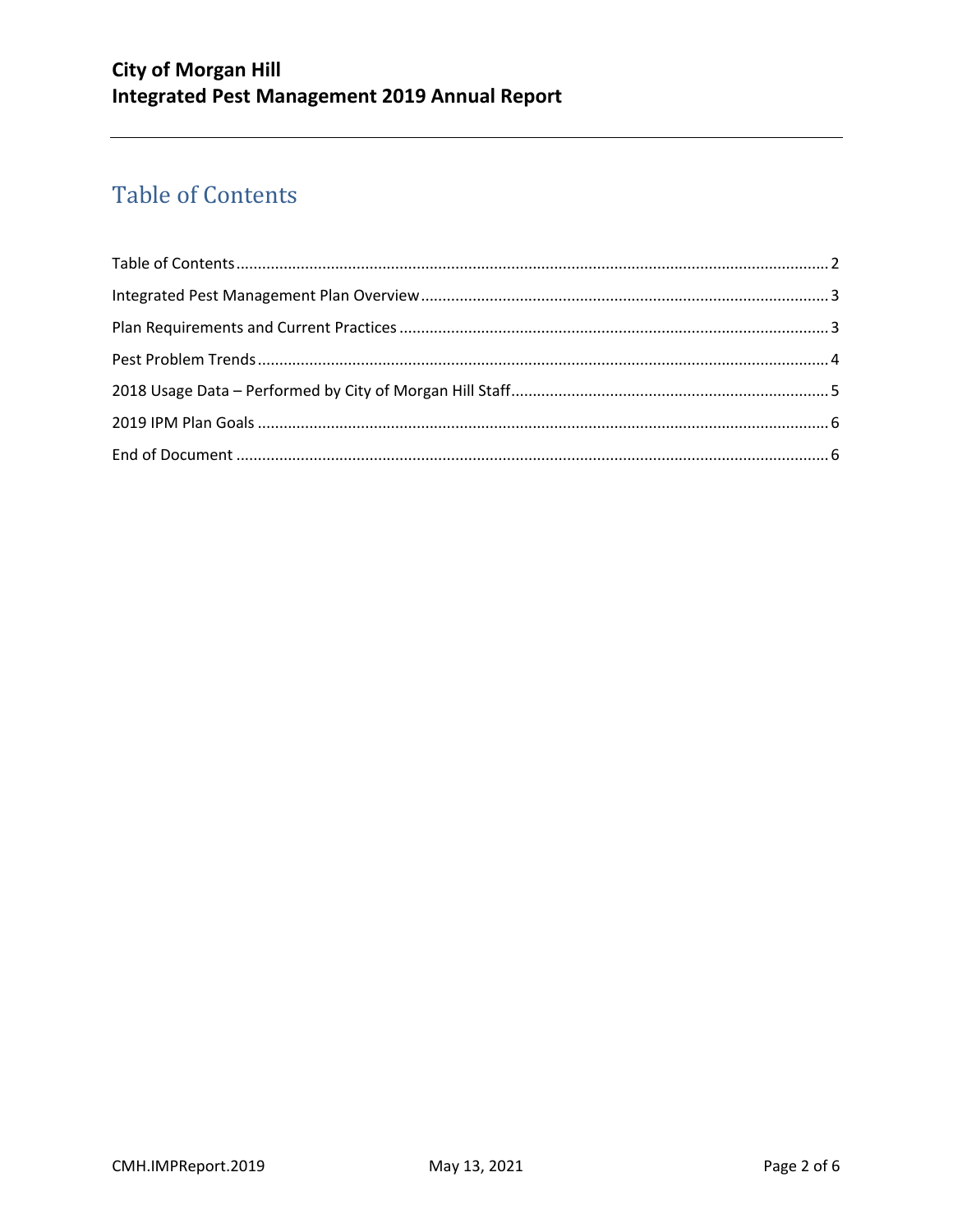#### <span id="page-2-0"></span>**Integrated Pest Management Plan Overview**

The goal of the City of Morgan Hill IPM Plan is to align city maintenance practices in public buildings, parks, landscaped grounds, public right of way and open space areas with the Integrated Pest Management (IPM) approach to pest control.

The IPM Plan applies to all city facilities and all maintenance activities, and the Management Policy Statement of the plan defines it as a tool to assist the City of Morgan Hill to carry out pest management operations using Integrated Pest Management techniques in a manner to control pests effectively, and to minimize the use of pesticides. Per the plan, whenever feasible, non-toxic alternative pest control methods will be used and efforts will be made by the City to seek new technology, best management practices and the least toxic approaches to address all pest control issues. The Plan is available for the use of City employees for educating staff and the public about the City's commitment to, and implementation of, IPM practices.

#### <span id="page-2-1"></span>**Plan Requirements and Current Practices**

The IPM Plan includes a Management Policy Statement, Implementation Responsibilities, Citywide IPM Requirements, Staff Training, Record Keeping and Annual Reports.

Currently, the City's Maintenance Manager has the responsibility to administer and manage the IPM plan and all regulatory reporting for work performed by City Staff. City managed contractors that perform pesticide applications are required to obtain the proper licensing and are required to report usage to any regulatory agencies per their permits and must submit pesticides used on City property for review and must abide by all rules listed in the City of Morgan Hill IPM Plan.

City staff currently performs weed abatement in parks, public rights of way (ROW), and utility roadways & pathways, while City managed contractors perform this same service on street medians, and facilities landscapes. Any pesticides utilized cannot contain a signal word of "Danger" or "Warning" on the label for routine maintenance, while pesticides with a signal word of "Caution" are allowed.

Although not required by State or Federal regulations, the City of Morgan Hill IPM Plan continues the requirement that City owned or maintained parks are posted for public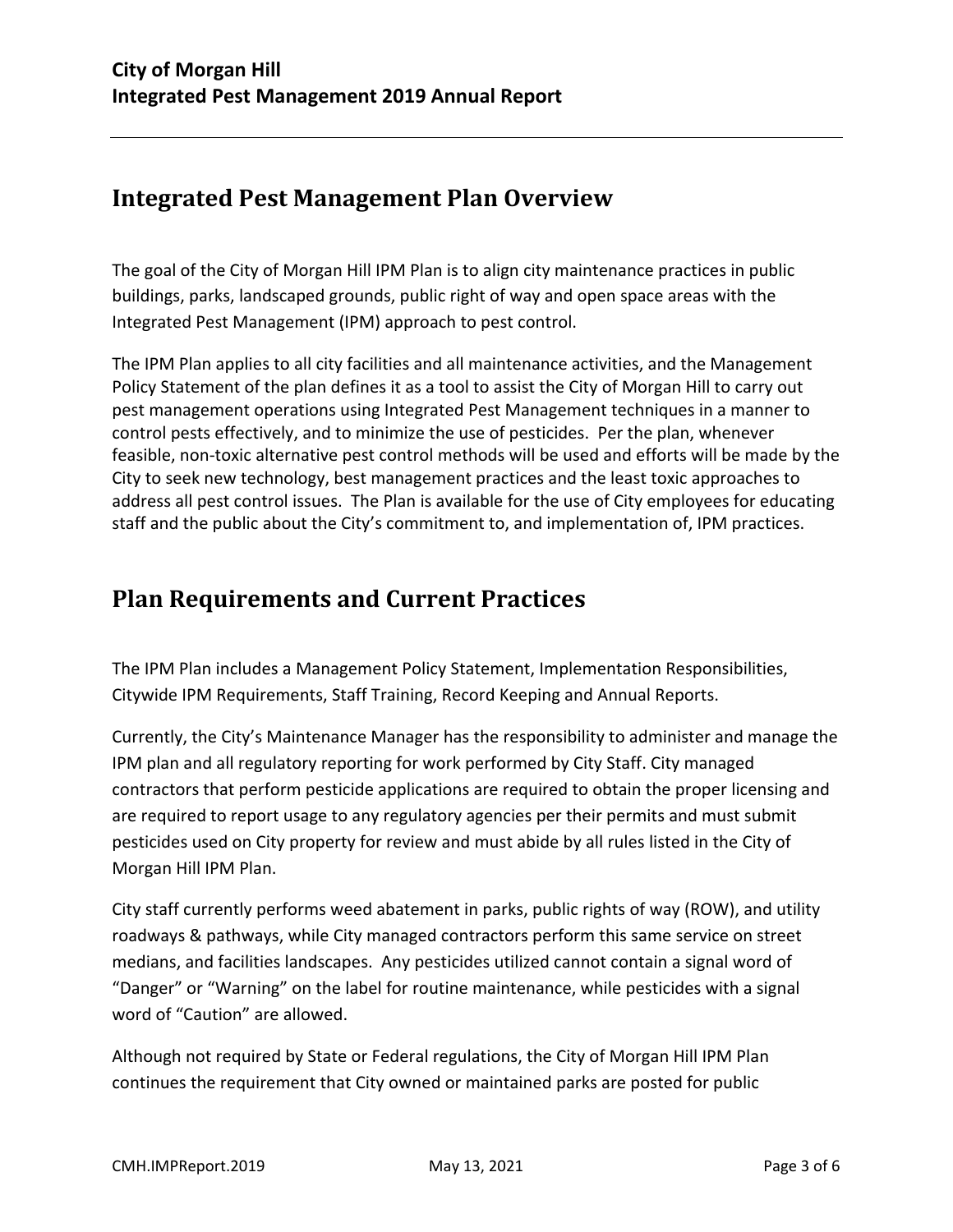knowledge a minimum of 3 days prior to a pesticide application, and the posting cannot be removed any earlier than 1 day after it is safe to re-enter the application area.

The City IPM Plan also defines that employees that will be applying pesticides be trained per the CA Department of Pesticide Regulations requirements, and that the IPM Administrator informs all City staff on an annual basis of the City's IPM Plan, restrictions on pesticide usage, and appropriate procedures for controlling pests. All City staff who apply pesticides have certifications that are renewable every two years which require 20 hours of continuing education training prior to obtain a recertification. All City employees performing this work were compliant in 2019. All City Staff are annually notified via e-mail of the IPM requirements in the form of the current soft copy document and a list of bullet point items of the critical points of the plan required of staff that do not perform pesticide application as a part of their normal job duties.

#### <span id="page-3-0"></span>**Pest Problem Trends**

Pest trends in calendar year 2019 included successful applications of Clearcast herbicide to deal with the continued problems with cattails blocking the waterways within the channel adjacent to Butterfield Boulevard. As noted in the previous report, the first application occurred during the final quarter of 2018, a pesticide, when it was also noted that Clearcast is not a regulated pesticide and therefore does not require a permit for use, and is not reportable to the regulating agencies, making this a desirable pesticide to continue use due to the low toxic effects. The cattails were significantly reduced this year with additional applications in May and November of 2019. The rodent activity in Community Park continues to be reduced by the continued use of the use of a less toxic, practice of utilizing carbon monoxide gas into the holes and dens of the burrowing animals. The City owned and maintained buildings continued to be serviced regularly by contract services and remains successful.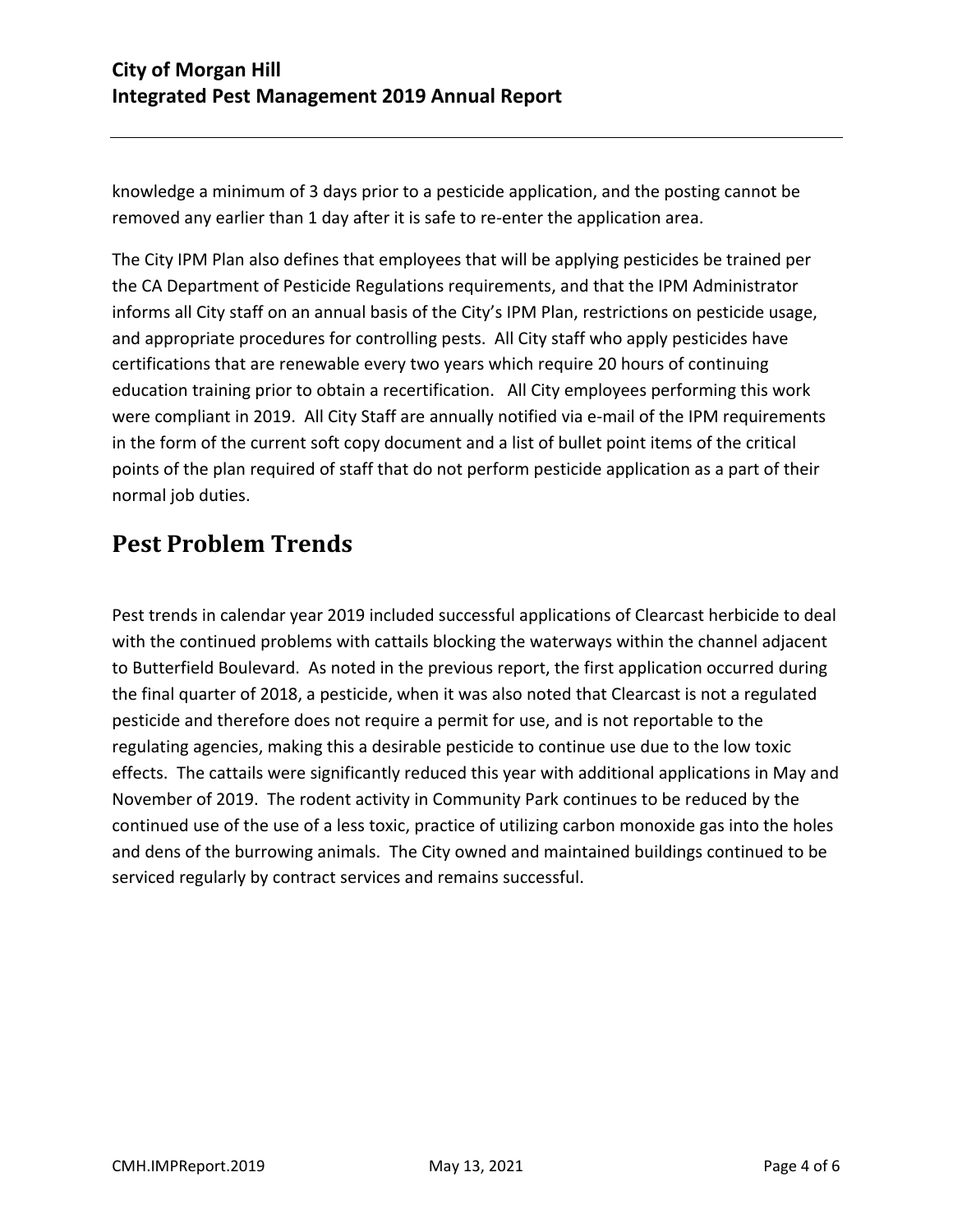### <span id="page-4-0"></span>**2019 Usage Data – Performed by City of Morgan Hill Staff**

The following table denotes the amount of pesticides used to treat our City ROW and Parks for calendar year 2019:

| <b>Pesticide</b>       | <b>Streets</b> |             |         |                  | <b>Parks</b>  |      |         |
|------------------------|----------------|-------------|---------|------------------|---------------|------|---------|
|                        | <b>Amount</b>  | <b>Unit</b> | Acreage | <b>Pesticide</b> | <b>Amount</b> | Unit | Acreage |
| Ranger Pro - Oz        | 51.90          | gal         | 58.2    | Ranger Pro - Oz  | 9.50          | gal  | 9.25    |
| <b>Dimension Ultra</b> |                |             |         |                  |               |      |         |
| WP-Oz                  | 2.23           | gal         |         |                  |               |      |         |
| Capstone               | 22.20          | gal         |         |                  |               |      |         |
| No Foam B              | 6.24           | gal         |         |                  |               |      |         |
| Clearcast              | 1.00           | gal         |         |                  |               |      |         |